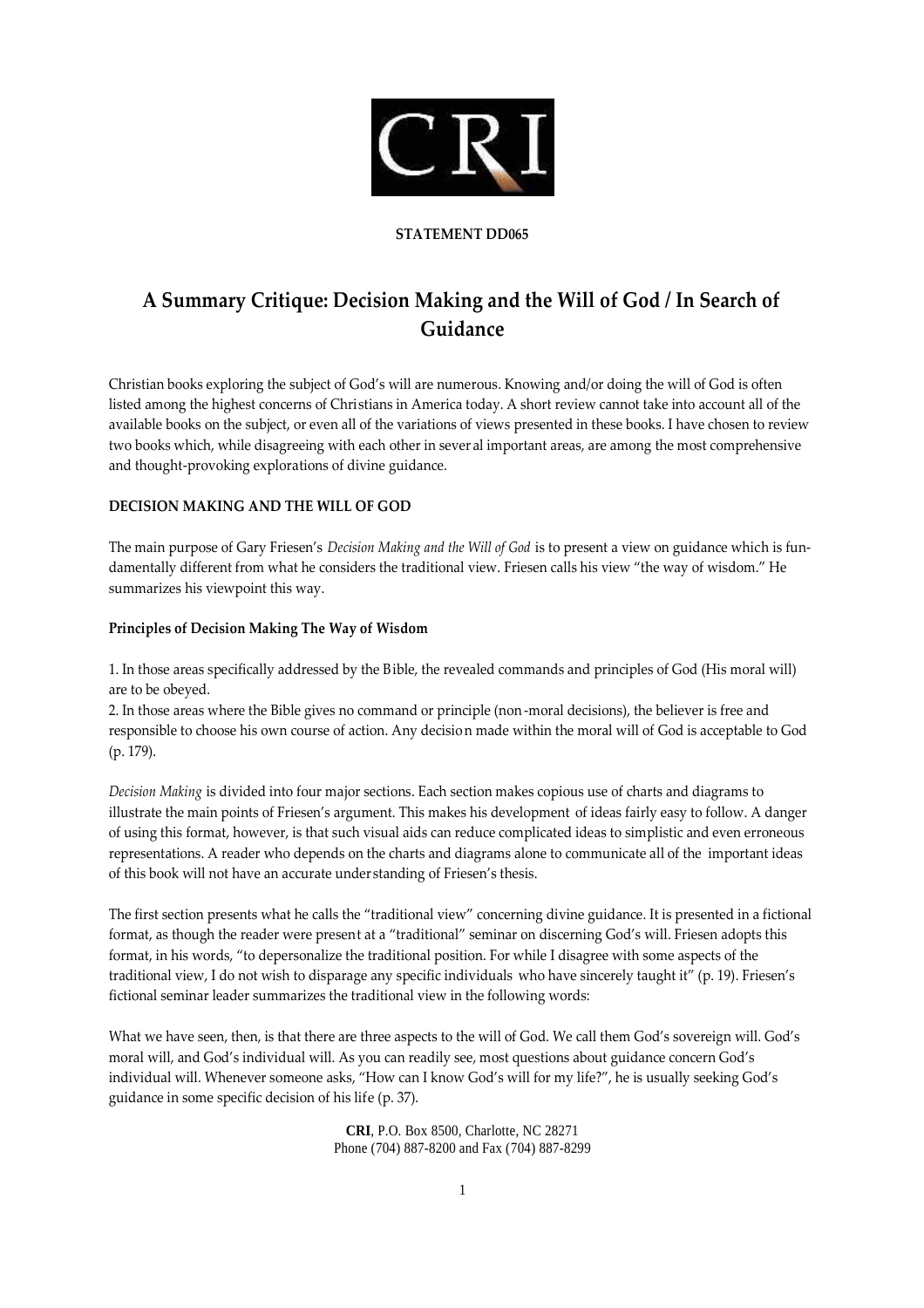Friesen's main criticism of the traditional view concerns that view's understanding of God's individual will. According to Friesen, the traditional view holds that God has an individual, special, detailed plan for every aspect of every person's life (p. 35). The Christian's task then is to find out what God's individual will is concerning every aspect of his life. God has an individual will concerning choice of mate, school, job, etc. Friesen traces the development of his own divergent view to a struggle he had concerning which college God "wanted" him to attend. His frustration at not being able to discern God's individual will in this mat ter led him to question his "traditional" view toward guidance (pp. 15-18).

Section Two of *Decision Making* is a critique of the "traditional view" presented in Section One. Friesen agrees that God has a sovereign will ("a predetermined plan for everything that happens in the universe," p. 82), and that God has a moral will ("The Scriptures… clearly reveal all of the moral will of God." *Ibid*).

However, Friesen does not believe in the "traditional" view concerning the individual will of God. In fact, the thesis of his book is based on his alternative view which is:

While there is agreement about the reality of God's moral will, there are differences about the extent to which that moral will provides guidance in the presence of making specific decisions. The traditional view holds that the Bible (God's moral will) gives *most* of the guidance needed to make a decision; but, additionally, knowing God's individual will is essential for complete leading to the correct choice. The alternative view put forth in this book is that the Bible is *fully sufficient* to provide all the guidance needed for a believer to know and do God's will (*ibid*).

The third section of *Decision Making* is a presentation of Friesen's alternative view "the way of wisdom." He makes four basic points: 1) We must be obedient to God's moral will (the Bible); 2) We are responsible to choose within moral parameters; 3) We must make wise decisions according to our spiritual maturity; and 4) We must be ready always to submit to God's overriding sovereignty.

Friesen believes that his view avoids the problems of the traditional view, retains the morality of God's law and retains the sovereignty of God concerning His master plan for the universe and human history.

The final and fourth section of Friesen's book gives examples of applying his "way of wisdom" to everyday situations. It is a counterpart to the first section, which gave fictionalized examples of the use of the traditional view.

There are many positive aspects to Friesen's book. Because his view is such a departure from traditional ideas of an individualized will of God, the reader is challenged to question his own assumptions about guidance and to search the Scriptures carefully. In fact, Friesen challenges readers to test his statements (p. 430).

### **IN SEARCH OF GUIDANCE**

The main thesis of Dallas Willard's *In Search of Guidance* is that guidance is predicated upon the biblical concept of the Christian's intimate personal relationship with God. Wil1ard summarizes the basis of his viewpoint:

The ideal for divine guidance is finally determined by who God is, and who we are, and what a personal relat ionship between ourselves and God should be like. Failure of competence in dealing with divine guidance has its deepest root in a failure to understand, accept and grow into a conversational rela tionship with God: that sort of relationship suited to friends who are mature personalities in a shared enterprise, no matter how differ ent they may be in other aspects.

It is within such a relationship that our Lord surely intends us to have, and readily to recognize, His voice speaking in our hearts as occasion demands. I believe that He has made ample provision for this in order to fulfill His mission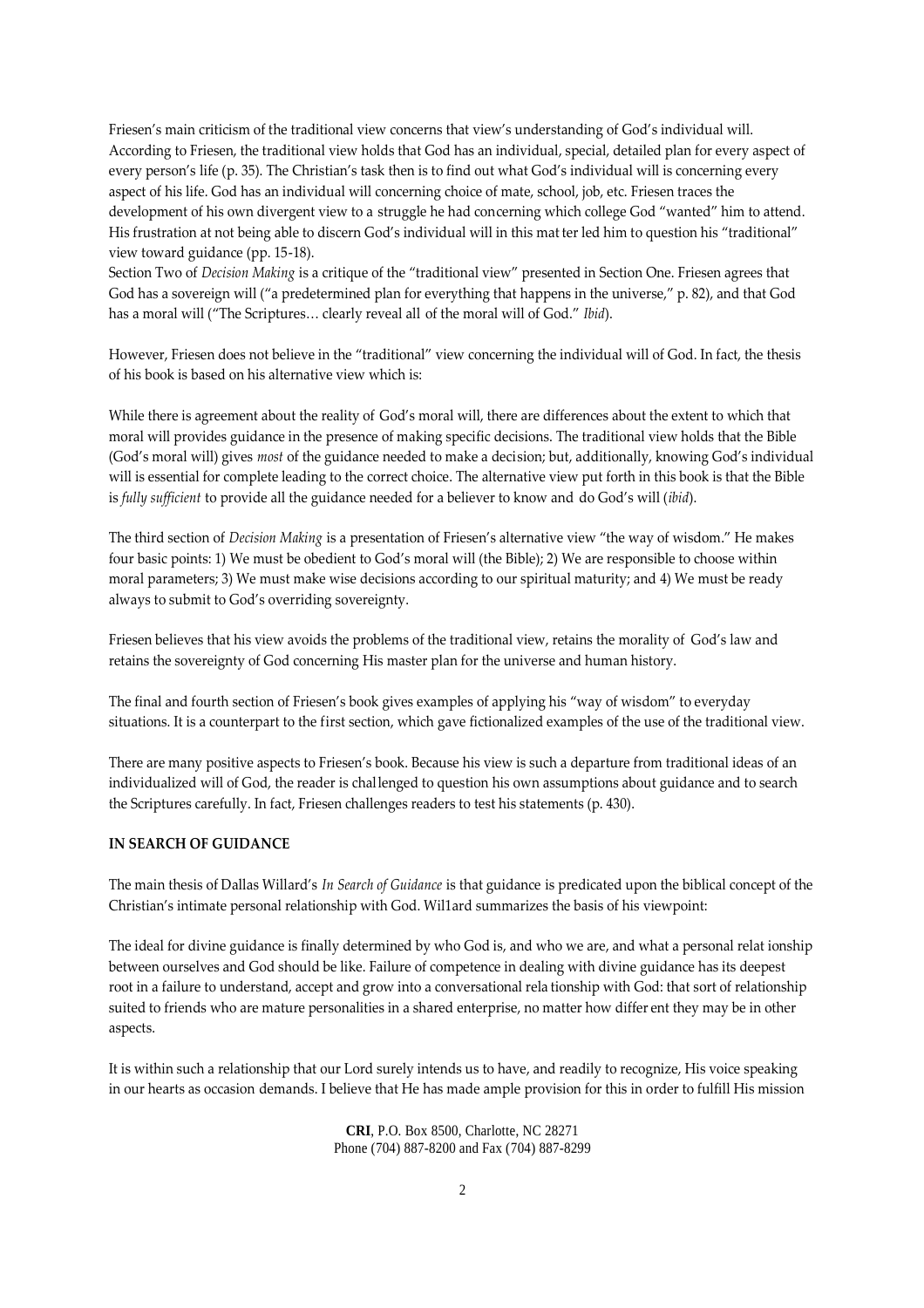as the Good Shepherd, which is to bring us life and life more abundantly. The abundance of life comes in following Him, and "the sheep follow him; for they know his voice" (John 10:4) (pp. 26-27).

I will divide Willard's book into four main sections also, although he himself does not label them as such (as did Friesen in his book). The first section, corresponding to the first chapter, acknowledges the great parad ox concerning guidance: God speaks, and we are to obey His voice; and yet there is difficulty in discerning God's voice (pp. 22 -25). The rest of the book proposes principles which can be used to discern God's will so that the reader will then be able to obey it.

There are helpful discussion questions at the end of each chapter by which the reader can test his understanding of the material he has read. He can then go on to the next ideas, confident that he has understood what Willard is asserting and how he agrees or disagrees with him.

The second section of the book (Chapters Two through Five) develops the idea of individual or personal guidance and gives guidelines for determining when and how God speaks through a variety of means. The third section (Chapters Six and Seven) develops the guidelines as they relate specifically to the Word of God (in its several manifestations, not just in the Bible), as a vehicle for communicating God's will. He notes, "The Bible is *one* of the results of God's speaking. It is the *unique* written Word of God, and in conjunction with it God presently speaks to the devout heart ever anew… the Bible is the written Word of God, but the word of God is not simply the Bible: and the way we know that this is so is by paying attention to what the Bible says" (p. [63].

Sections two and three are brought together by the fourth section, Chapters Eight ("Knowing the Voice of God") and Nine ("Guidance and Beyond: A Life More Than Guidance"). Here Willard's concern with an integrated and mat ure Christian life is brought to the fore, and guidance is shown to be the natural and necessary conse quence of interpersonal relationships between God and His children. He con cludes that:

The person who honestly desires God's guidance for its own sake and the glory of God, and who, as a part of his total plan for living in harmony with God, adopts the general counsels of Scripture as the framework within which he is to know His daily graces — that person will most assuredly receive God's specific consc ious guidance to him Through the inner voice to the extent that such guidance is appropriate in developing his conformation to Jesus Christ. There *is* a limit to which such guidance is appropriate….But it is in general true, as G. Campbell Morgan has written, that "Wherever there are hearts waiting for the Voice of God, that Voice is to be heard" (p. 228).

#### **COMPARING FRIESEN AND WILLARD**

The essential difference between these two books is that Friesen believes normative (i.e., moral) divine guidance comes *only* from Scripture and Willard believes that normative divine guidance comes *specifically* and *particularly* to each believer within the strictures of biblical truth.

Friesen denies the existence of the individualized will of God, saying, "Not only is the individual will of God not found in Scripture, but the suggested process for ending it is absent as well" (pp. 145 -146).

Willard asserts that the individualized will of God is a necessary corollary to our relationship with God criticizing Friesen specifically by saying,

Now the emphasis of [Friesen's] book is upon decision making. Speaking quite gen erally, however, it seems to me that one of the most damaging things we can do to the spiritual prospects of anyone is to suggest or to teach that God will *not* deal with them specifically, personally, intelligibly, and consciously, or that they cannot *count on* Him to do so. Once we have conveyed this idea to them. It is absurd to go on to try to lead them personal relationship with God (p.122).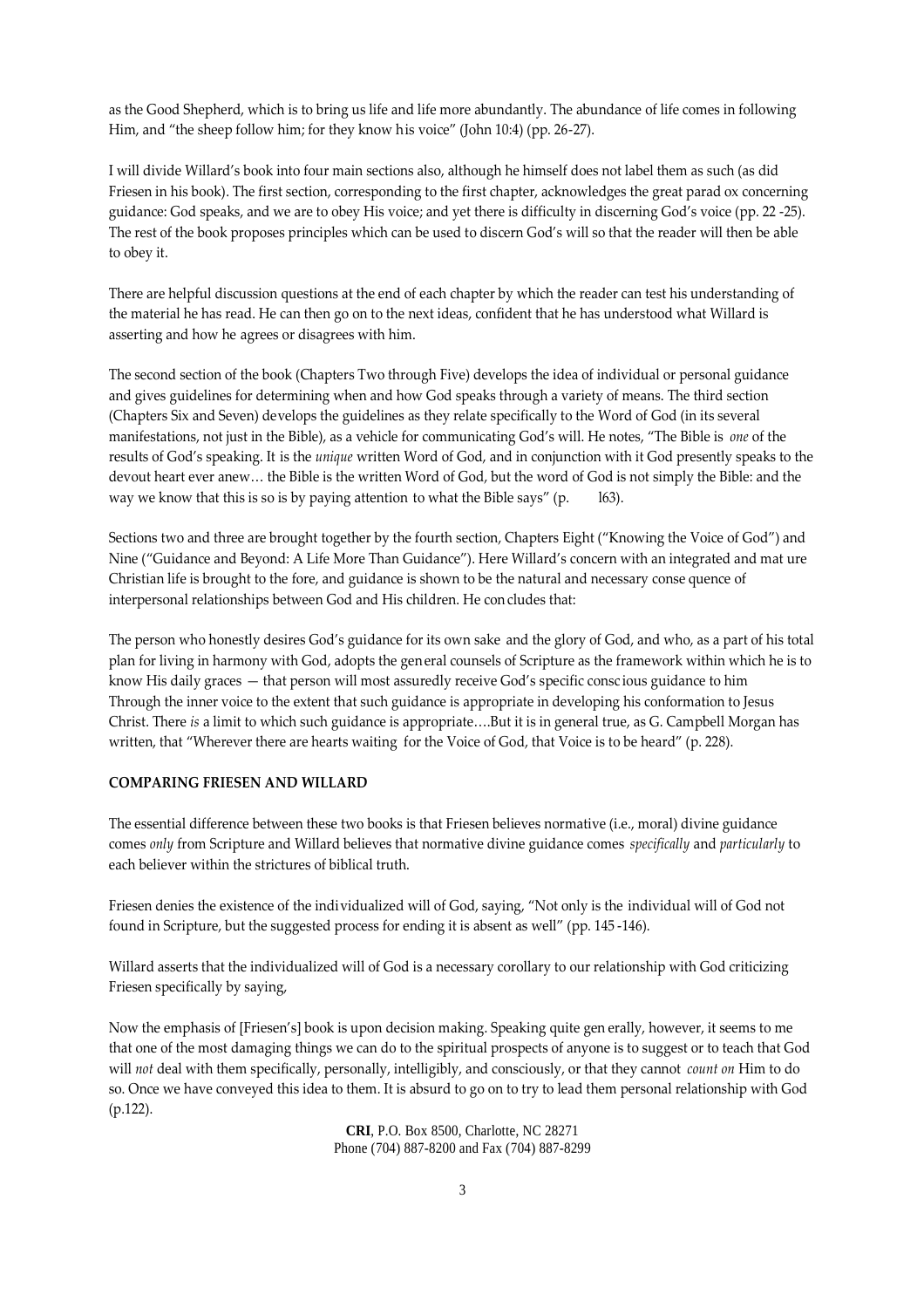Willard points out that, in agreement with Friesen, there are times when God wants a Christian to choose (e.g., a job, a college, a vacation) to the best of his reasoning ability. However, Friesen assumes that this shows the *absence* of an individualized will of God (pp. 17ff.), while Willard concludes that this shows it is sometimes God's individualized will for *us* to choose (pp. 236ff.). Willard's view can incorporate Friesen's examples.

I will use Friesen's college decision as an example of this. In the beginning of h is book, Friesen recounts that his inability to discern God's individual will concerning the college he should attend led him to rethink his whole conviction on God's guidance. Friesen did not "hear" from God about the college he should attend. The seven "road signs" (p. 57) for discerning God's individual will seemed inconclusive. He determined that there were only three possible causes of his inability to hear:

1. Perhaps God was unable to reveal His will. In such a case, the problem would lie with Him.

2. Perhaps there was sinfulness or insincerity on my part. Then, obviously, I would be the cause for my own fai1ure.

3. Perhaps my understanding of the nature of God's will was biblically deficient. If that were true, then the problem would be ignorance (p. 17).

Friesen concludes and presents (throughout his book) that option three was the cause, and assumes that he was wrong to believe in God's individual will. In other words, God had *no* individual will for Friesen's choice of college.

Willard's view would take the same data and three options and conclude that Friesen's understanding of the nature of God's will was deficient, *not* because God had no individualized will, but because he did not see that God's individualized will in that particular instance could have been for Friesen to choose on the basis of his own reason and intelligence which school he wanted to attend. God's will in a specific situation like this does not negate the fact that in other instances his individualized will promotes one particular course of action or choice. Willard notes:

In general, it is the will of God that we ourselves should have a great part in deter mining our path through life. This does not mean that He is not with us. God both develops and tests our character by leaving us to decide. He calls us to responsible citizenship in His kingdom by - in effect or reality – saying, as often as possible: MY WILL FOR YOU IS FOR YOU TO DECIDE ON YOUR OWN (p. 233).

In conclusion, both Decision Making and the Will of God a nd In Search of Guidance are thorough, intriguing, and thought provoking challenges to Christians to study the Scriptures in earnest concerning the subject of divine guidance.

While I think Friesen's thesis is ultimately unconvincing, and neglects the com munication inherent in an intimate personal relationship with God, I respect the Christian commitment, careful study and thoughtful consideration with which developed his ideas and then wrote them out for others. The Christian who carefully considers Frie sen's position will emerge afterward with a deeper appreciation for the Word of God and a greater understanding of God's will.

I think that Willard has done a convincing job of developing a consistently biblical view of divine guidance. His careful consideration of Scripture and flowing writing style couple to provide the Christian reader with a sound perspective on developing a Christian view toward guidance; a view which centers on developing an intimate and personal relationship with God.

Both books will enrich a Christian's library.